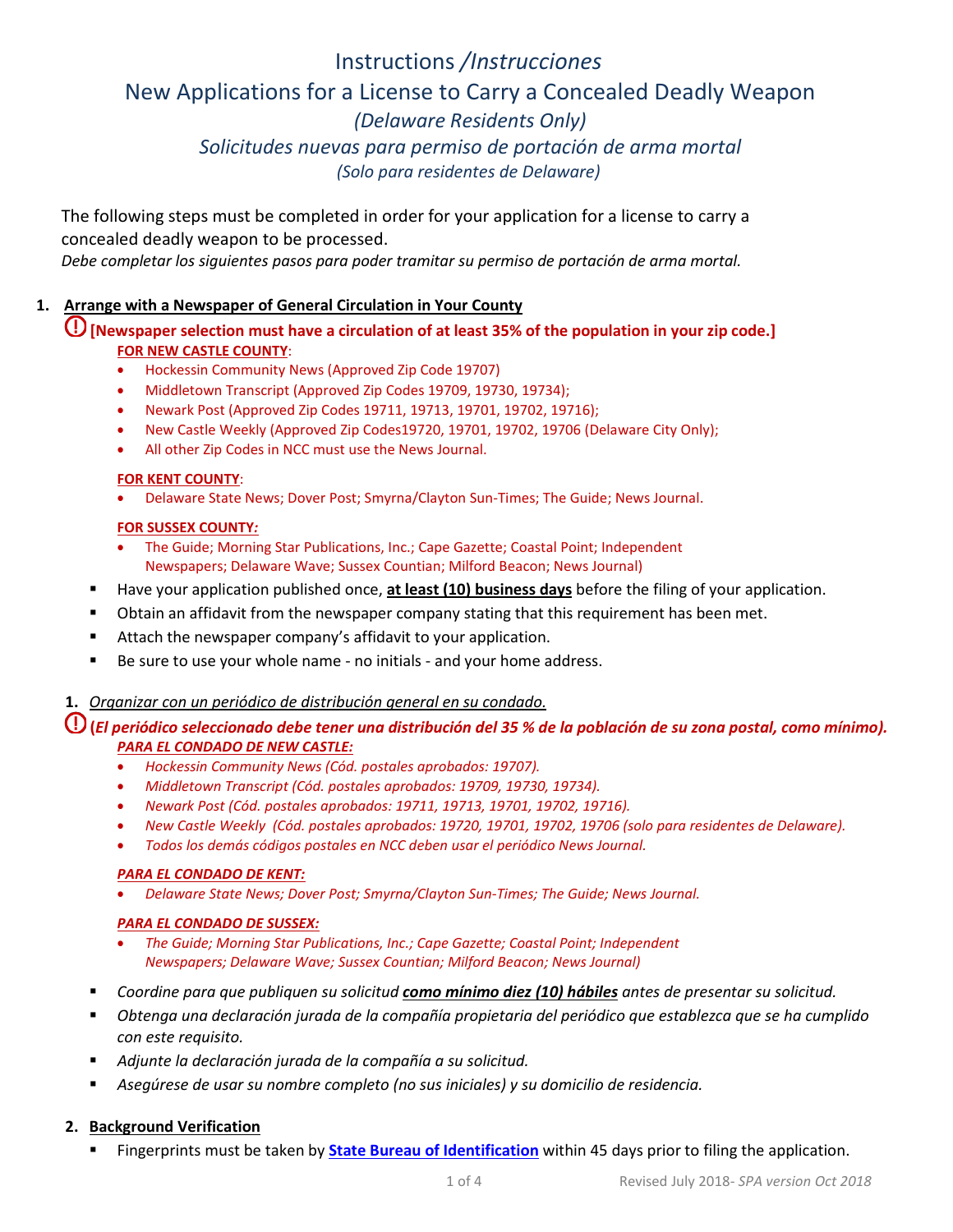- For information about hours please call the **[State Bureau of Identification \(SBI\)](http://dsp.delaware.gov/state_bureau_of_identification.shtml) at** (302)739-2528.
- You are required to submit proof of payment for your fingerprinting, at the time of filing.

*Note: If you have been a Delaware resident for less than five (5) years then please submit a certified driving record from your previous state(s) of residence to avoid any delay in processing your application.*

- **2.** *Verificación de antecedentes*
	- *Debe hacerse tomar las huellas dactilares por el Departamento de identificación del estado dentro de los 45 días anteriores de presentar la solicitud.*
	- *Para obtener información sobre el horario de atención, llamé al Departamento de identificación del estado (SBI, por sus siglas en inglés) al (302) 739-2528.*
	- *Al momento de la presentación, deberá presentar el comprobante de pago de la toma de sus huellas dactilares.*

*Nota: Si ha residido en Delaware por menos de cinco (5) años, presente antecedentes de conducción certificados emitidos por su estado de residencia anterior para evitar demoras en la tramitación de su solicitud.*

- **3. Have the [reference questionnaire](http://courts.delaware.gov/forms/download.aspx?ID=33218) completed by five (5) citizens from the County in which you reside**.
	- The citizen cannot be related or reside at the sameaddress as the applicant.
	- The citizen must know the applicant for a period of no less than one (1) year.
- **3.** *Haga completar el cuestionario de referencias por cinco (5) ciudadanos del condado en el que reside.*
	- *El ciudadano no puede ser pariente del solicitante ni residir en el mismo domicilio.*
	- *El ciudadano debe conocer el solicitante hace más de un (1) año, como mínimo.*

## **4. Complete the application and have it notarized.**

- A notary is available at each Prothonotary's Office*. (There is no fee for this service)*
- **4.** *Complete la solicitud y hágala certificar por un notario.*
	- *Los notarios están disponibles en cada Oficina de Protonotarios. Este servicio es gratuito.*

# **5. Photographs**

Include two (2) color 2"x 2" official passport photographs of the applicant. *(Improper photos will be rejected)*

*Note: The picture should be a clear portrait image of the applicant's face and be submitted on photo stock paper. Submitted pictures that are out-of-focus, grainy, printed on non-photo paper and/or don't meet size specifications, will be rejected which will cause a delay in processing the application.*

Photograph must be taken within the six-month period immediately preceding the filing of the application.

## **5.** *Fotografías*

*Incluya dos (2) fotografías de pasaporte del solicitante a color de 2"x2". (No se aceptarán fotografías inapropiadas).*

*Nota: La foto debe ser una imagen clara en formato retrato del rostro del solicitante y se debe presentar en papel de fotografía. Las fotos presentadas fuera de foco, pixeladas, impresas en otro tipo de papel y/o que no cumplan con las especificaciones de tamaño serán rechazadas y demorarán la tramitación de la solicitud.*

*La fotografía debe tomarse dentro de los seis meses inmediatamente anteriores de presentarse la solicitud.*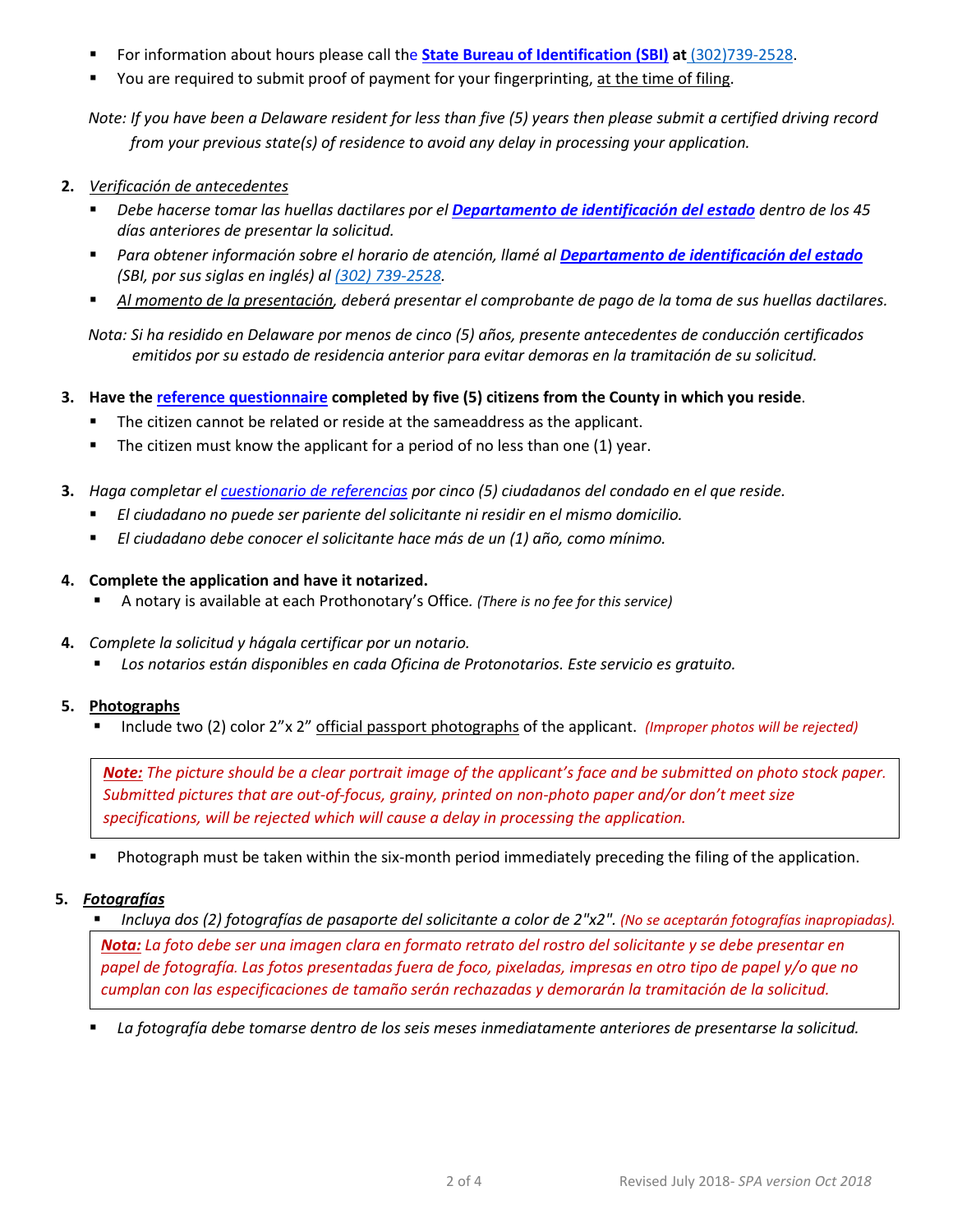CCDW Instructions: New Application Page 2/ *Instrucciones para el permiso de portación de arma mortal oculta: Solicitud nueva en la página 2*

# **6. Include the statutory filing fee of \$65.00**.

- Cash, Money Order or Personal Check, made payable to "**PROTHONOTARY**" will be accepted.
- **6.** *Incluya el arancel reglamentario de presentación de \$65,00.*
	- *Se acepta efectivo, orden de pago o cheques personales pagaderos a "PROTONOTARIO".*

## **7. New Applications** *(May Be Filed at Any Time)*

- You must file the new application including all the attachments.
- You also must provide a **duplicate copy** of the new application including all the attachments.
- You may hand deliver your application to the Prothonotary's Office, or
- If all the requirements are met, mail to the Prothonotary's Office in the county in which you reside.

## **7.** *Solicitudes nuevas (se pueden presentar en todo momento)*

- *Debe presentar la solicitud nueva con todos sus adjuntos.*
- *Asimismo, debe presentar una copia de la solicitud nueva con todos sus adjuntos.*
- *Puede presentar personalmente su solicitud en la Oficinal de Protonotarios.*
- *Alternativamente y si cumple con todos los requisitos, puede enviar por correo postal la solicitud a la Oficina de Protonotarios del condado en que vive.*

| New Castle County Prothonotary's Office<br>Oficina de Protonotarios del condado de<br><b>New Castle</b><br><b>CCDW Permit</b><br>500 N. King Street, Suite 1500<br>Wilmington, DE 19801-3704<br>Contact Phone/Teléfono: (302) 255-0690 | Kent County Prothonotary's Office<br>Oficina de Protonotarios del condado<br>de Kent<br><b>CCDW Permit</b><br>38 The Green<br>Dover, DE 19901<br><b>GPS Address</b> | <b>Sussex County Prothonotary's Office</b><br>Oficina de Protonotarios del condado<br>de Sussex<br><b>CCDW Permit</b><br>1 The Circle, Suite 2<br>Georgetown, DE 19947<br>Contact Phone/Teléfono:<br>(302) 856-5252 |
|----------------------------------------------------------------------------------------------------------------------------------------------------------------------------------------------------------------------------------------|---------------------------------------------------------------------------------------------------------------------------------------------------------------------|---------------------------------------------------------------------------------------------------------------------------------------------------------------------------------------------------------------------|
|                                                                                                                                                                                                                                        | 414 Federal Street<br>Dover, DE 19901                                                                                                                               |                                                                                                                                                                                                                     |
|                                                                                                                                                                                                                                        | Contact Phone/Teléfono:<br>(302) 735-1901                                                                                                                           |                                                                                                                                                                                                                     |

*You may be contacted by a representative of the Attorney General's Office for a personal interview. Es posible que un representante de la Oficina del Fiscal General se comunique con usted para concertar una entrevista personal.* 

## **8. Following review of your application by the Attorney General's Office and the Court:**

- **IF IF your CCDW Application is DENIED, you will ONLY receive written notification.**
- If your CCDW application is **APPROVED**, and you have not already submitted a gun course certificate, you must now complete an **Approved Gun Course**.
	- $\circ$  For exact details of what the course must include see [11 Del. C. §1441\(3\).](http://www.delcode.delaware.gov/title11/c005/sc07/index.shtml#1441)